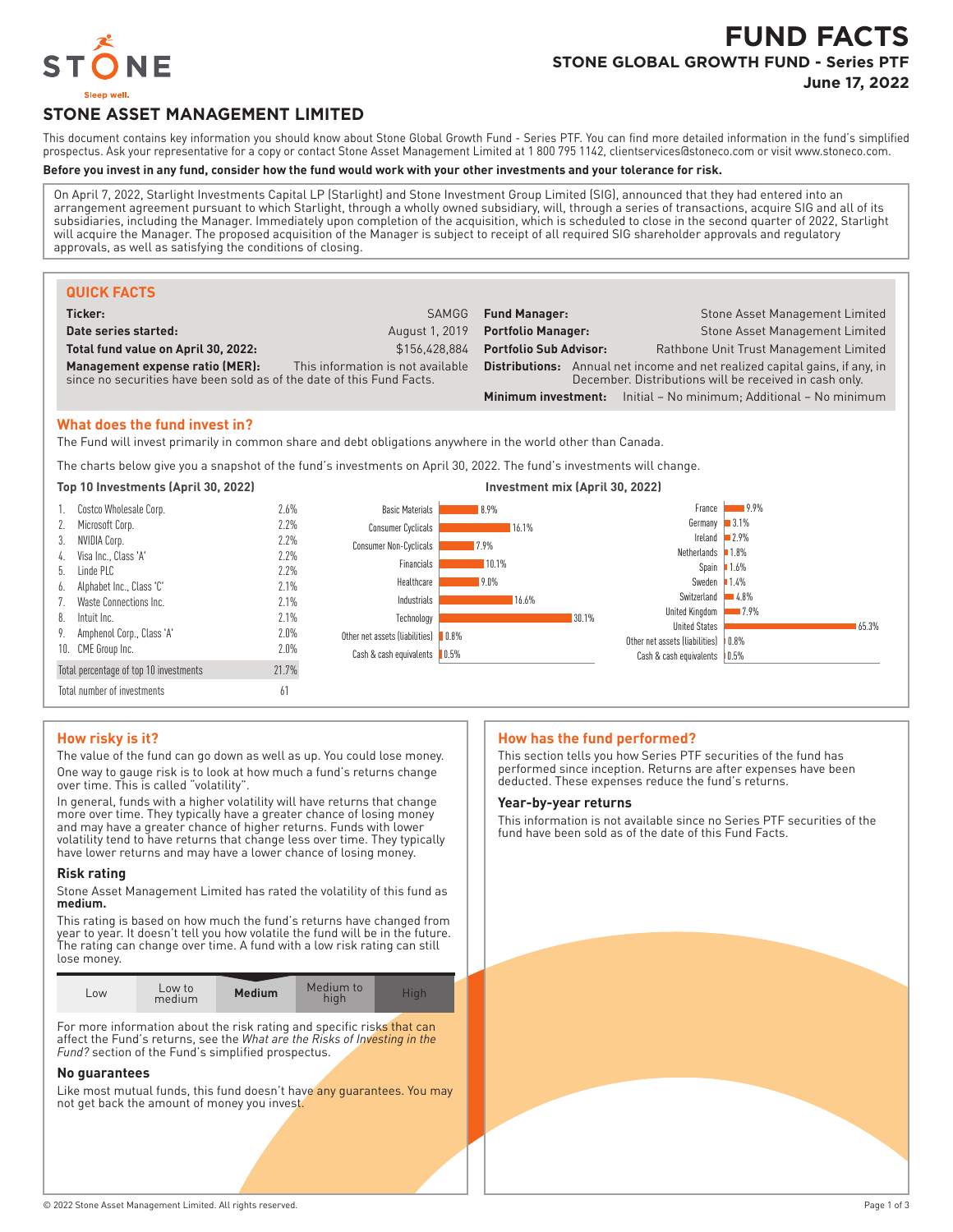

# **Best and worst 3-month returns**

This information is not available since no Series PTF securities of the fund have been sold as of the date of this Fund Facts.

# **Average return**

This information is not available since no Series PTF securities of the fund have been sold as of the date of this Fund Facts.

# **Who is this fund for?**

# **This fund is suitable for investors:**

- Seeking capital growth and exposure to global securities
- With a mid-term to long-term investment horizon with a medium risk tolerance

This fund may not be suitable for investors with a short-term investment horizon.

#### **A word about tax**

In general, you'll have to pay income tax on any money you make on a fund. How much you pay depends on the tax laws where you live and whether or not you hold the fund in a registered plan such as a Registered Retirement Savings Plan or a Tax-Free Savings Account.

Keep in mind that if you hold your fund in a non-registered account, fund distributions are included in your taxable income, whether you get them in cash or have them reinvested.

### **How much does it cost?**

The following tables show the fees and expenses you could pay to buy, own and sell Series PTF securities of the fund.

The fees and expenses – including any commissions – can vary among series of a fund and among funds. Higher commissions can influence representatives to recommend one investment over another. Ask about other funds and investments that may be suitable for you at a lower cost.

### **1. Sales charges**

When you purchase Series PTF securities of the fund, you do not pay a sales charge. Instead, you may be required to pay your representative's firm a negotiated fee for investment advice and other services that it provides to you.